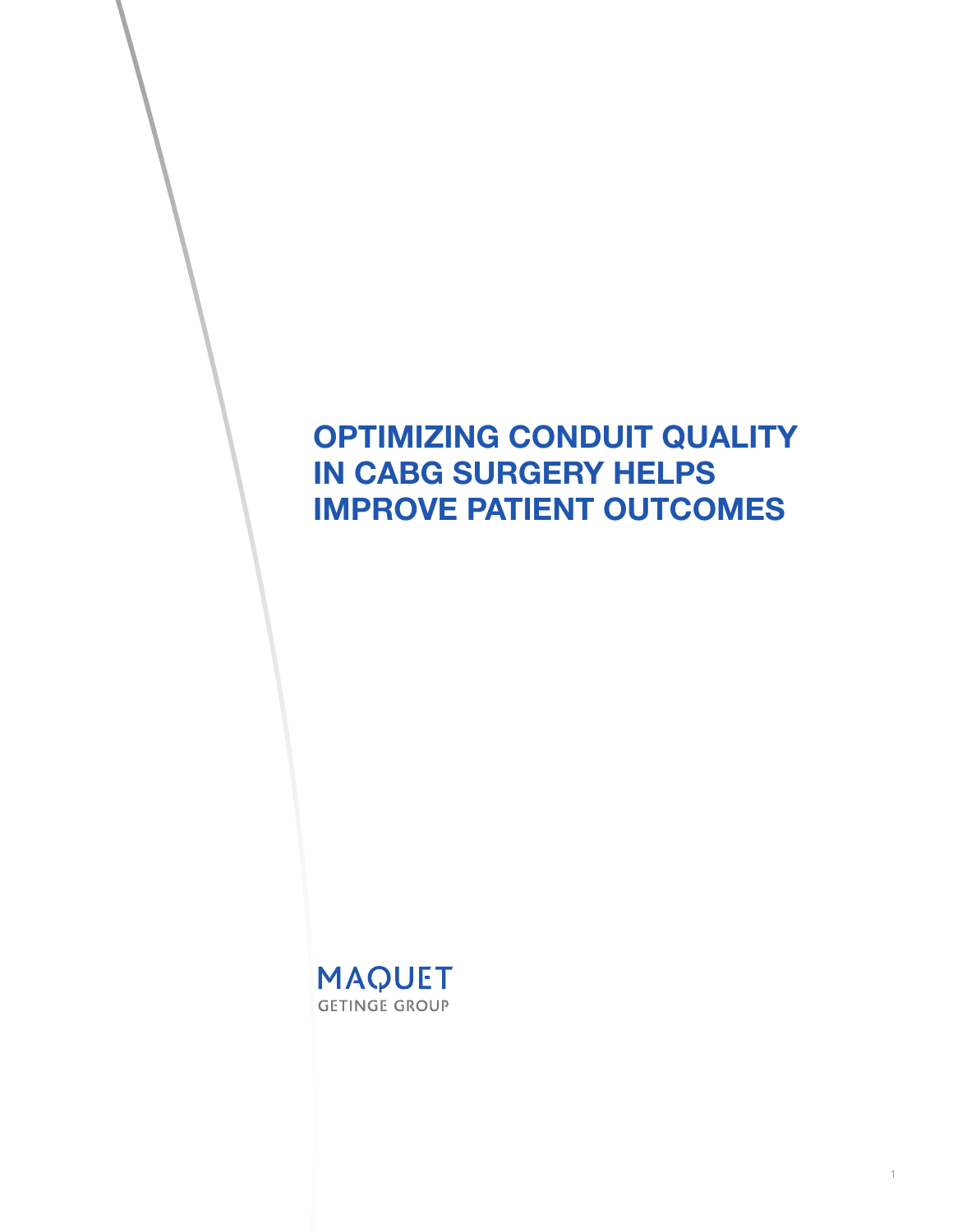## OPTIMIZING CONDUIT QUALITY

The quality of the conduit and how it is handled during the vessel harvest and preparation steps are significant factors in the success of coronary artery bypass graft (CABG) surgery. Success of CABG surgery is measured by patient outcome data regarding morbidity, mortality and the need for repeat revascularization to treat a new blockage. Poor conduit quality is associated with risks, including adverse effects on graft occlusion. Good conduit quality is obtained by vessel harvesting techniques that maintain the integrity of the harvested blood vessel and protect it from damage, which helps to ensure longterm graft patency and optimal patient outcomes.<sup>1</sup>

#### THE PREPONDERANCE OF STUDIES SHOW PRESERVED ENDOTHELIAL INTEGRITY WITH EVH



|                  | Kiaii B, et al. J Thorac Cardiovasc Surg. 2002;123:204-212                                                                                                                                                                                                                                                                                |
|------------------|-------------------------------------------------------------------------------------------------------------------------------------------------------------------------------------------------------------------------------------------------------------------------------------------------------------------------------------------|
| ional Assessment | Alrawi, et al. Heart Surg Forum. 2000;3:241-245<br>Alrawi, et al. Heart Surg Forum. 2001;4:47-52<br>Alrawi, et al. Heart Surg Forum. 2001;4:120-127<br>Alrawi, et al. JSLS. 2002;6:5-9<br>Alrawi, et al. JSLS, 2001:5:37-45<br>Nowicki, et al. Eur J Vasc Endovasc Surg. 2004;27:244-250<br>Rousou LJ, et al. Ann Thorac Surg. 2009;87:62 |
|                  |                                                                                                                                                                                                                                                                                                                                           |

Graph 1. EVH studies on endothelial integrity

As clinicians shift to more minimally invasive techniques such as endoscopic vein harvesting (EVH), investigators are studying patient data to verify that EVH does not compromise conduit quality and long-term patient outcomes. In fact, data across a dozen studies demonstrate that endothelial integrity is preserved when EVH techniques are used (Graph 1). Additionally, results from three recent studies published in 2010 and 2011, tracking more than 16,000 patients, provide strong evidence that EVH is a safe and viable technique that can be used to obtain a saphenous vein conduit for CABG surgery.<sup>15,16,17</sup> The studies demonstrated that EVH did not compromise subsequent event-free survival and reaffirmed the significant benefits of EVH in reducing wound complications.

Several procedural factors play a critical role in ensuring that vessel integrity is maintained and conduit quality and long-term patient outcomes are optimized. These include the use of EVH technologies to protect the conduit from the risk of thermal injury, a careful approach to vessel handling and preparation, comprehensive harvester training and the adoption of protective harvesting practices.<sup>18</sup>

# PROTECTING AGAINST THERMAL INJURY



Thermal imagery of direct current device

*Adapted from LT900926*

All EVH systems use some form of energy to ligate branch vessels and cauterize the adjacent tissues in order to seal the branch vessel. If the energy used during the EVH procedure is not properly controlled, unintended thermal damage to the surrounding cells, including the endothelium of the main vessel or conduit, can result.

Three forms of energy are used to cut and seal branch vessels during EVH procedures: electrocautery (direct current), bipolar radiofrequency (alternating current) and harmonic energy (ultrasound dissection).

## ELECTROCAUTERY (DIRECT CURRENT)



**Electrocautery** devices use direct current that passes through a resistive element in the device tip. This element heats up and is used to seal and cut branch vessels. The electrical current does not enter the tissue and is

Direct current device for cutting and sealing vessels

contained entirely within a circuit consisting of the generator, device and electrical cord. With certain devices, when used according to the Instructions for Use, thermal spread is completely eliminated so there is no risk of injury to the surrounding tissue, and the procedure of cutting and sealing can take place immediately adjacent to the main conduit. Devices that use direct current technology include MAQUET Cardiovascular's VASOVIEW HEMOPRO 2 and VASOVIEW

Functional **Assessment**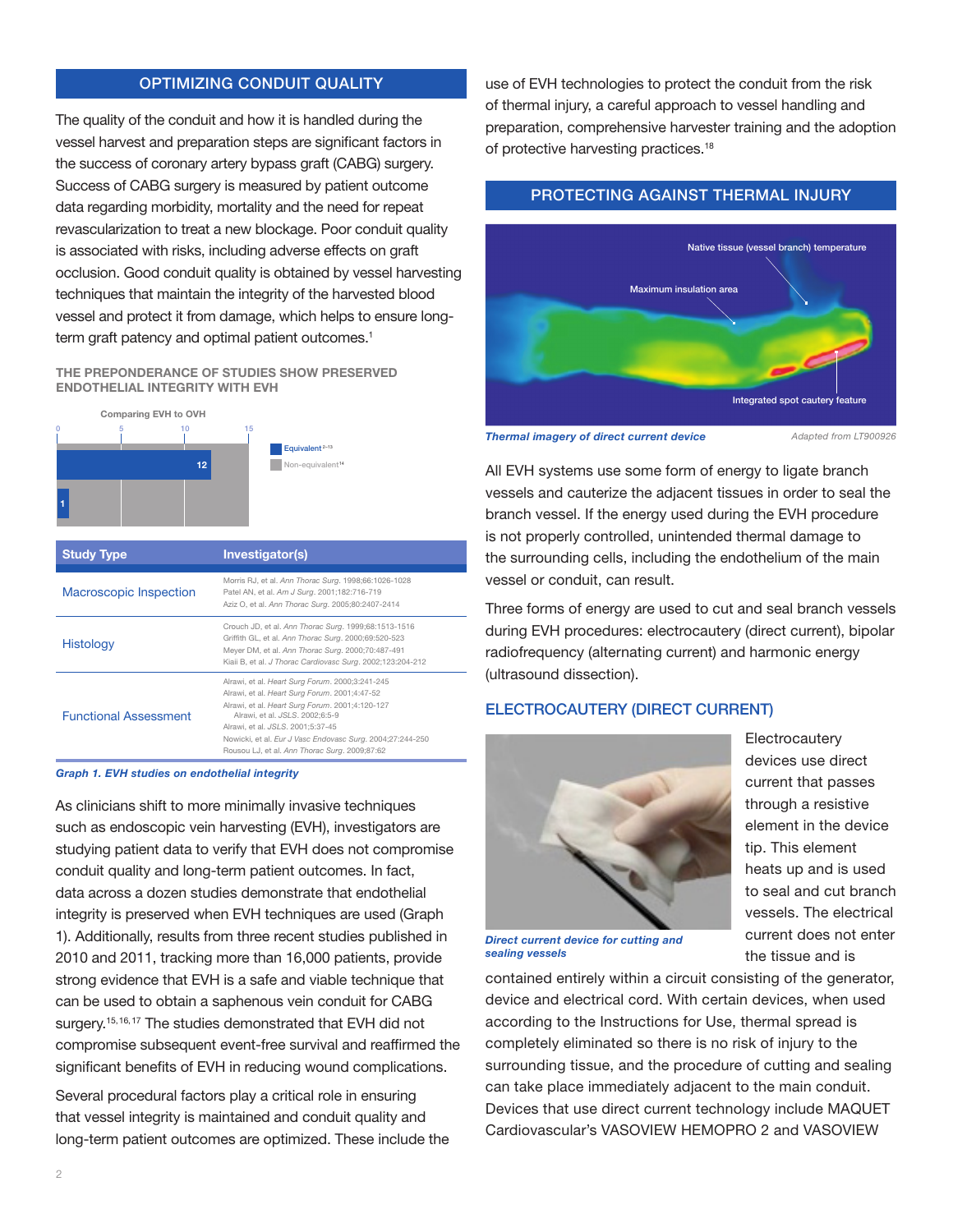HEMOPRO Endoscopic Vessel Harvesting Systems, which use cut-and-seal technology that virtually eliminates thermal spread beyond the insulated jaws of the electrocautery device.19,20

## BIPOLAR RADIOFREQUENCY (ALTERNATING CURRENT)

Bipolar devices use alternating electrical current to cut and seal tissue. The alternating current is passed through the tissue—in this case, the branch vessel—located between two electrodes.

To prevent the risk of heat damage to the main vessel conduit, industry best practices recommend keeping device energy settings as low as possible and minimizing the length of time spent cauterizing—bursts of 1.0 to 1.5 seconds are usually adequate. Additionally, maximizing the distance between the location at which the side branch is cauterized with respect to the main conduit is critical with bipolar radiofrequency devices in order to minimize thermal injury to the main vessel during dissection. EVH systems that use bipolar energy include MAQUET Cardiovascular's VASOVIEW 6 PRO, VASOVIEW 6, VASOVIEW 7 BiSECTOR and VASOVIEW 7 Scissors. All of these devices also have built-in safeguards, such as a mechanical "C-Ring" feature, to physically distance the main conduit from the cautery device.<sup>21</sup>

## ULTRASOUND DISSECTION (HARMONIC ENERGY)

Ultrasound dissection uses vibration in the range of 55,500 Hz to cut through and seal tissue. Vibration cuts through the tissue and seals it using protein denaturization rather than heat. Advantages of ultrasound dissection include minimization of thermal tissue damage<sup>22</sup> and reduced vessel spasm compared with electrocautery.23 Disadvantages of this technology include difficult maneuverability and cost.<sup>24</sup>

## ENSURING CAREFUL VESSEL HANDLING AND PREPARATION

### AVOIDING MANIPULATION OF THE MAIN CONDUIT

Overhandling of the vessel both during and after the harvesting procedure may damage or stretch the internal endothelial layer of the conduit. Therefore, it is important to minimize unnecessary stress and manipulation of the vessel. <sup>18</sup> During blunt dissection and tunnel creation, care should be taken to avoid inadvertent movements and over-dissection that can increase risk of conduit injury or trauma. Additionally, careful manipulation of the conduit during harvesting is advised in order to dissect it as gently as possible from its native tissue bed.

The likelihood of damage can be reduced with harvester

training, as well as with the use of EVH devices that minimize the amount of torque or stretch to the main conduit during harvesting.

In 2009, a panel of highly experienced harvesters in the United States worked in partnership with MAQUET Cardiovascular to prepare a white paper on best practices to serve as the gold standard for performing EVH.<sup>18</sup> By adopting these recommendations, harvesters can obtain optimal conduit quality.

#### REDUCING THE RISK OF OVERDISTENSION

Prior to grafting, it is common practice to check the vessel for leaks by manually flushing it with a standard syringe. However, this method is not easily controlled or measured in regard to the amount of pressure exerted on the endothelial lining of the vessel wall. If not controlled, internal pressures have been observed to reach as high as 600 mm Hg, causing overdistension and inadvertently damaging the endothelial layer.25,26 Damage to the endothelium may increase the likelihood of graft failure.<sup>27,28,29</sup>

AVOIDING UNCONTROLLED DISTENSION IS CRITICAL

|                                        | <b>Intact Endothelium</b> |                                                                            |
|----------------------------------------|---------------------------|----------------------------------------------------------------------------|
| <b>No Distension (Proximal Inflow)</b> | $60\%$                    | Adapted from<br>Burris et al. J<br><b>Thorac Cardiovasc</b><br>Sura, 2007. |
| <b>Distension (Saline Flush)</b>       | 25%                       |                                                                            |

Impact of uncontrolled distension on endothelial integrity

Risk of overdistension can be minimized with the use of a device that controls the pressure exerted on the internal vessel wall during preparation. For example, MAQUET Cardiovascular's VASOSHIELD Pressure Controlling Syringe features three pressure settings—150, 250 or 350 mm Hg to allow harvesters and surgeons the ability to control the maximum pressure delivered during vessel flushing. Starting with the lowest pressure setting, users can adjust pressure in controlled increments to accommodate any situation or vessel type.<sup>30</sup> By limiting the maximum pressure that can be applied when distending the vessel, overdistension and potential endothelial injury can be minimized. Vessels flushed at controlled, lower pressures have been shown to more effectively overcome spasm and maintain the vessel endothelial and medial layers.<sup>18</sup>

## VESSEL DISTENSION AND STORAGE SOLUTION

Once the vessel is extracted and prepared, it should be placed in the solution specified by hospital protocol until the surgeon is ready to use it. Studies have shown that endothelium and smooth muscle cells are affected by the storage solution used.<sup>26</sup> Therefore, the type of solution may play a role in long-term graft patency.